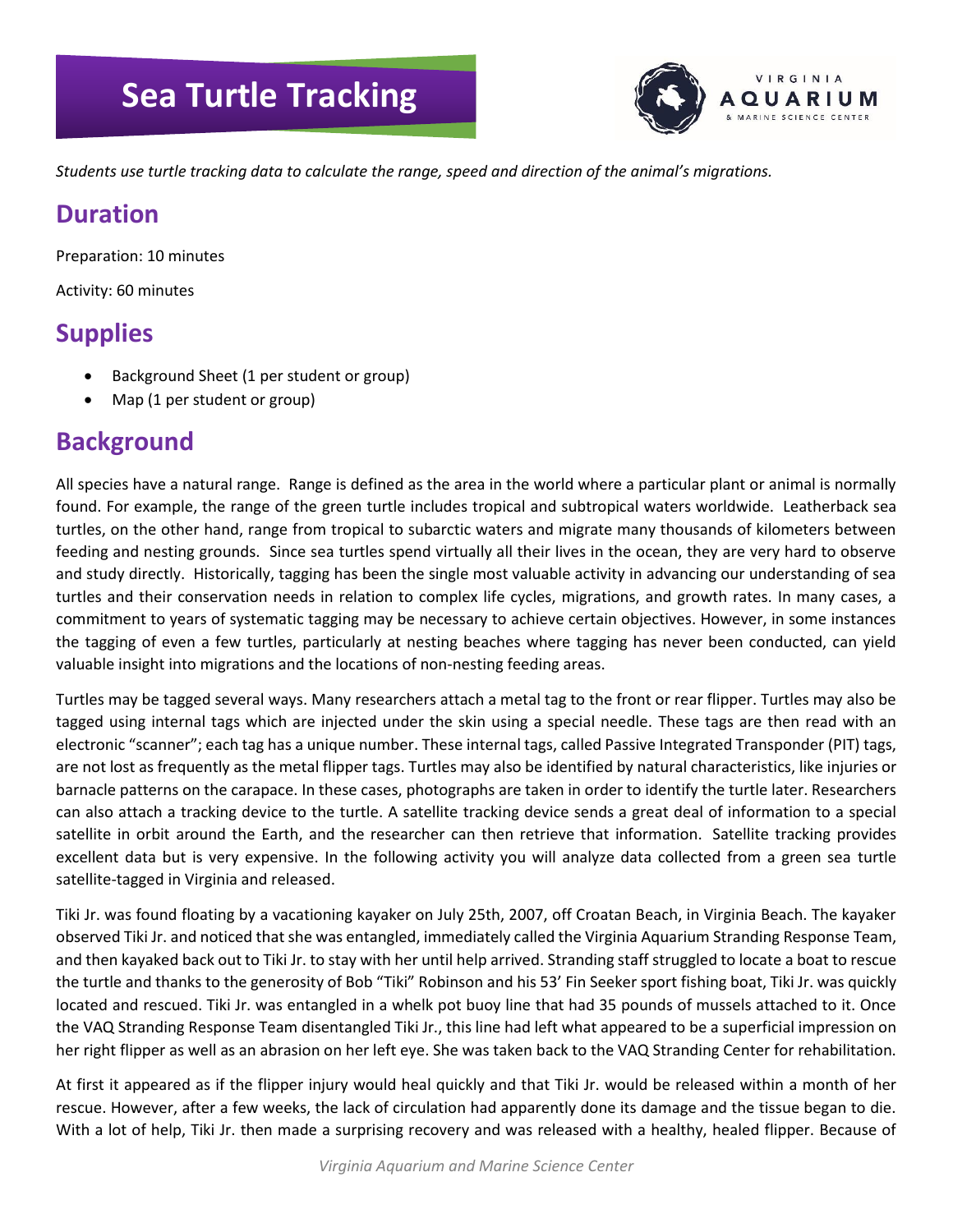community efforts, like Dr. Brad Nadelstein of Animal Eye Care, Dr. Kenneth McIntyre, a human wound care specialist, the Heritage Store for donating the 10-12 pounds of vegetables that Tiki Jr. ate on a daily basis, and the general public for donating funds, Tiki Jr. was able to be released healthy and with a satellite transmitter. Also, volunteers and staff spent hours each day, treating Tiki Jr. to make sure that her flipper was saved and that she could go back to the wild as quickly as possible. Tiki Jr. was released October 20th, 2007, from Back Bay National Wildlife Refuge in Virginia Beach.

## **Instructions**

- 1. Pass out copies of the Student Background and Statistics Card to each student or group. Have students reach the background information as a reading assignment or read it aloud in class.
- 2. Pass out copies of the turtle tracking map. There are two options of maps black and white or colored to use with your students. Students should start by locating where they live on the map.
- 3. On the back of the background information sheet, find the latitude and longitude data on the Statistics Card.
- 4. Review the concepts of **latitude** and **longitude**, if necessary:
	- a. Latitude refers to the lines that run horizontally across maps or globes. Latitude is measured in degrees from the equator. All latitude lines above the equator are north latitudes.
	- b. Longitude refers to the lines that run vertically on a map or globe. Longitude is measured in degrees from Greenwich, England. The longitude lines west of Greenwich are west longitudes.
- 5. To practice using the map, perform the following example with the students. A city has the following coordinates: 37.5 degrees north latitude and 77.4 degrees west longitude. First locate where these two coordinates meet. Mark this point on the map with a pencil. The next city has the coordinate 36.8 degrees north, 76 degrees west. Mark this point on the map.
- 6. Determine the distance and direction between these two points (create a straight line between them and estimate distance with the scales at the bottom of the map). Ask the students what these cities are (Richmond, VA and Virginia Beach, VA).
- 7. Distribute the Tracking Worksheet. The students can work individually or in teams to answer the questions on the worksheet. NOTE: For question #12, the data point for 11/26/07 seems to be an outlier. This may have been due to a malfunction in the GPS or some unknown occurrence, but only Tiki Jr. knows for sure.
- 8. After completing the activity, students can view Tiki Jr.'s track at: [http://www.seaturtle.org/tracking/index.shtml?tag\\_id=65799a.](http://www.seaturtle.org/tracking/index.shtml?tag_id=65799a) There is also completed maps with the coordinates in the lesson plan that you can show or pass out for them to compare their plots.
- 9. Here is a little more information about Tiki Jr.'s travel and why she went where she went.

Green sea turtles are attracted to estuaries with a high level of sea grass beds. Sea grass beds can be identified by the level of Chlorophyll-A, measured by Photosynthetic Active Radiation (PAR) imagery. Three foraging areas (Pamlico Sound in North Carolina, St. Helena Sound in South Carolina, and coastline between Cocoa Beach and Plantation Keys in Florida) have been identified by NASA satellites to have high Chlorophyll production, in comparison to other traveling zones used by Tiki Jr.'s coordinates.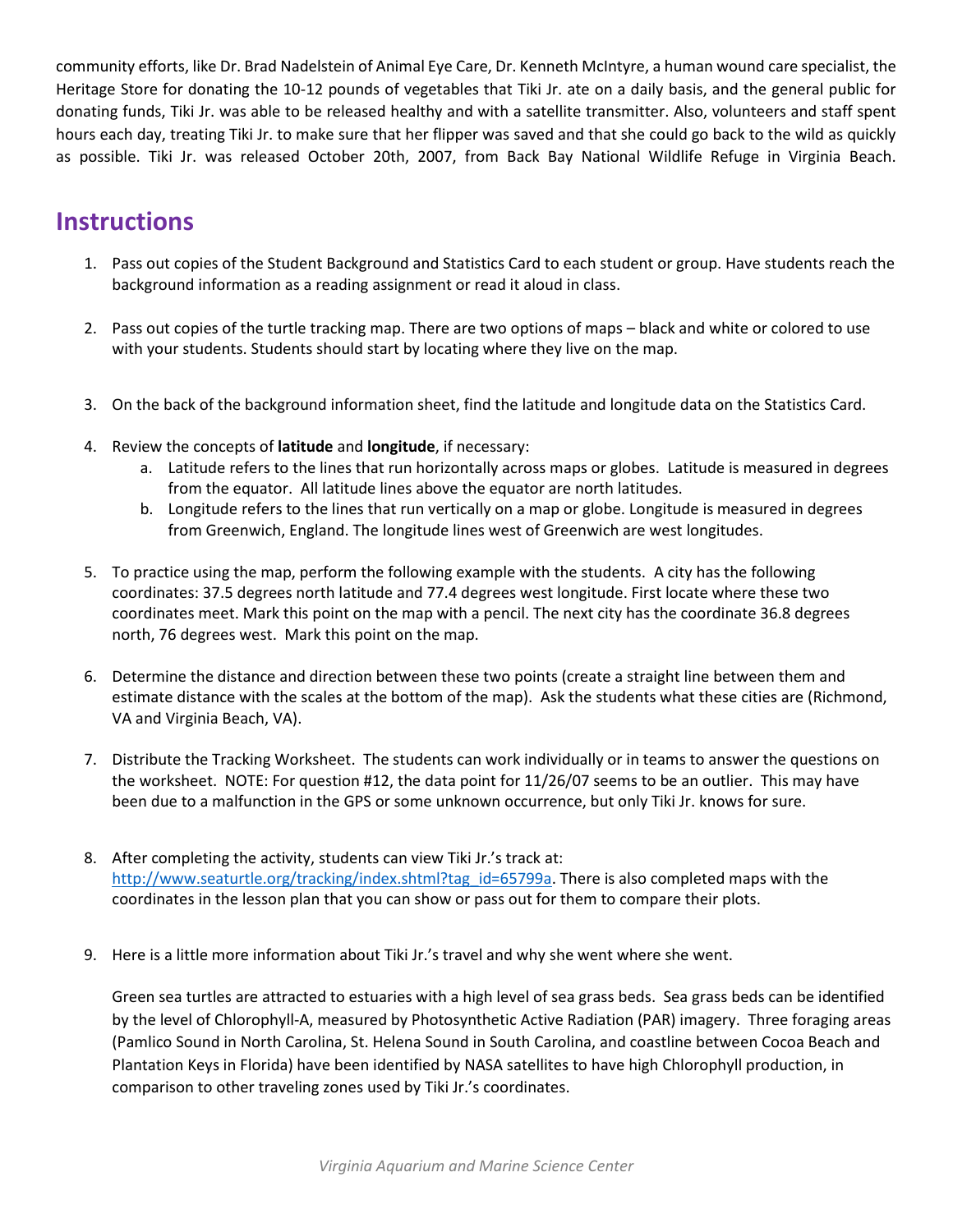

#### **Sea Turtle Tracking**

All species have a natural range. Range is defined as the area in the world where a particular plant or animal is normally found. For example, the range of the green turtle includes tropical and subtropical waters worldwide. Leatherback sea turtles, on the other hand, range from tropical to subarctic waters and migrate many thousands of kilometers between feeding and nesting grounds. Since sea turtles spend virtually all their lives in the ocean, they are very hard to observe and study directly. Historically, tagging has been the single most valuable activity in advancing our understanding of sea turtles and their conservation needs in relation to complex life cycles, migrations, and growth rates. In many cases, a commitment to years of systematic tagging may be necessary to achieve certain objectives. However, in some instances the tagging of even a few turtles, particularly at nesting beaches where tagging has never been conducted, can yield valuable insight into migrations and the locations of non-nesting feeding areas.

Turtles may be tagged several ways. Many researchers attach a metal tag to the front or rear flipper. Turtles may also be tagged using internal tags which are injected under the skin using a special needle. These tags are then read with an electronic "scanner"; each tag has a unique number. These internal tags, called Passive Integrated Transponder (PIT) tags, are not lost as frequently as the metal flipper tags. Turtles may also be identified by natural characteristics, like injuries or barnacle patterns on the carapace. In these cases, photographs are taken in order to identify the turtle later. Researchers can also attach a tracking device to the turtle. A satellite tracking device sends a great deal of information to a special satellite in orbit around the Earth, and the researcher can then retrieve that information. Satellite tracking provides excellent data but is very expensive. In the following activity you will analyze data collected from a green sea turtle satellite-tagged in Virginia and released.

#### **Tiki Jr.'s Background Information**

Tiki Jr. was found floating by a vacationing kayaker on July 25th, 2007, off Croatan Beach, in Virginia Beach. The kayaker observed Tiki Jr. and noticed that she was entangled, immediately called the Virginia Aquarium Stranding Response Team, and then kayaked back out to Tiki Jr. to stay with her until help arrived. Stranding staff struggled to locate a boat to rescue the turtle and thanks to the generosity of Bob "Tiki" Robinson and his 53' Fin Seeker sport fishing boat, Tiki Jr. was quickly located and rescued. Tiki Jr. was entangled in a whelk pot buoy line that had 35 pounds of mussels attached to it. Once the VAQ Stranding Response Team disentangled Tiki Jr., this line had left what appeared to be a superficial impression on her right flipper as well as an abrasion on her left eye. She was taken back to the VAQ Stranding Center for rehabilitation.

At first it appeared as if the flipper injury would heal quickly and that Tiki Jr. would be released within a month of her rescue. However, after a few weeks, the lack of circulation had apparently done its damage and the tissue began to die. With a lot of help, Tiki Jr. then made a surprising recovery and was released with a healthy, healed flipper. Because of community efforts, like Dr. Brad Nadelstein of Animal Eye Care, Dr. Kenneth McIntyre, a human wound care specialist, the Heritage Store for donating the 10-12 pounds of vegetables that Tiki Jr. ate on a daily basis, and the general public for donating funds, Tiki Jr. was able to be released healthy and with a satellite transmitter. Also, volunteers and staff spent hours each day, treating Tiki Jr. to make sure that her flipper was saved and that she could go back to the wild as quickly as possible. Tiki Jr. was released October 20<sup>th</sup>, 2007, from Back Bay National Wildlife Refuge in Virginia Beach.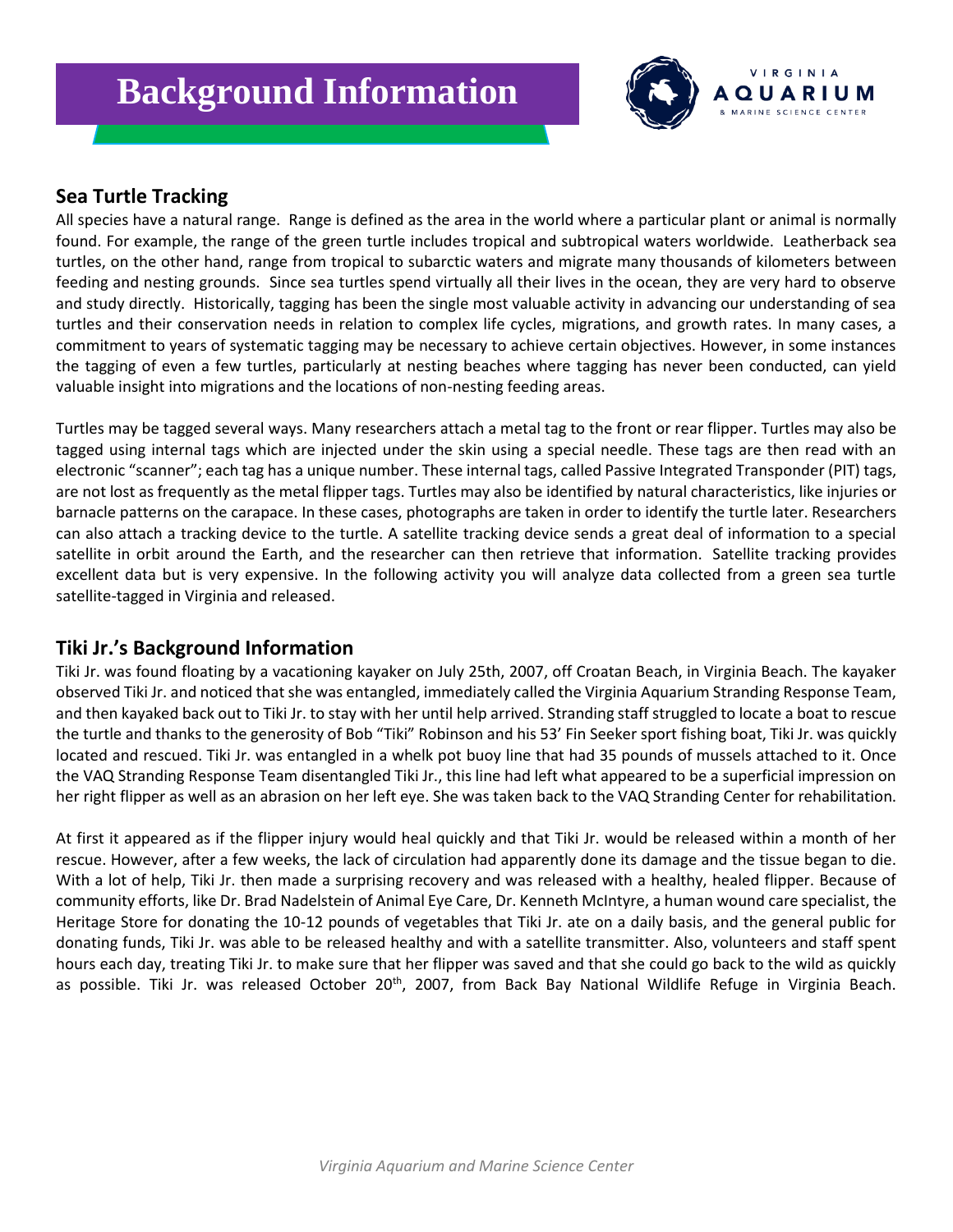# **Tiki Jr.'s Statistics Card**



Species: Green Turtle Life Stage: Adult Gender: Female Release Date: 10/20/2007 Release Location: Back Bay NWR Last Location: 6/2/2008

| Date          | <b>Water Depth</b><br>(m) | <b>Days Since</b><br>Release | <b>Travel Speed</b><br>(km per hour) | Latitude | Longitude |
|---------------|---------------------------|------------------------------|--------------------------------------|----------|-----------|
| Oct. 20, 2007 | $-0.53$                   | 1                            | 14.47                                | 36.8     | $-76.0$   |
| Oct. 23, 2007 | $-2.13$                   | 3                            | 2.79                                 | 35.2     | $-75.5$   |
| Nov. 4, 2007  | $-0.98$                   | 16                           | 3.49                                 | 34.6     | $-76.5$   |
| Nov. 10, 2007 | $-0.58$                   | 21                           | 1.86                                 | 34.0     | $-77.9$   |
| Nov. 14, 2007 | $-0.62$                   | 25                           | 9.58                                 | 33.3     | $-79.2$   |
| Nov. 22, 2007 | $-4.09$                   | 33                           | 1.68                                 | 31.9     | $-81.0$   |
| Nov. 26, 2007 | 7.43                      | 37                           | 1.75                                 | 30.3     | $-81.5$   |
| Dec. 8, 2007  | $-11.20$                  | 49                           | 3.34                                 | 26.8     | $-80.0$   |
| Feb. 24, 2008 | $-8.42$                   | 130                          | 0.51                                 | 24.5     | $-81.1$   |